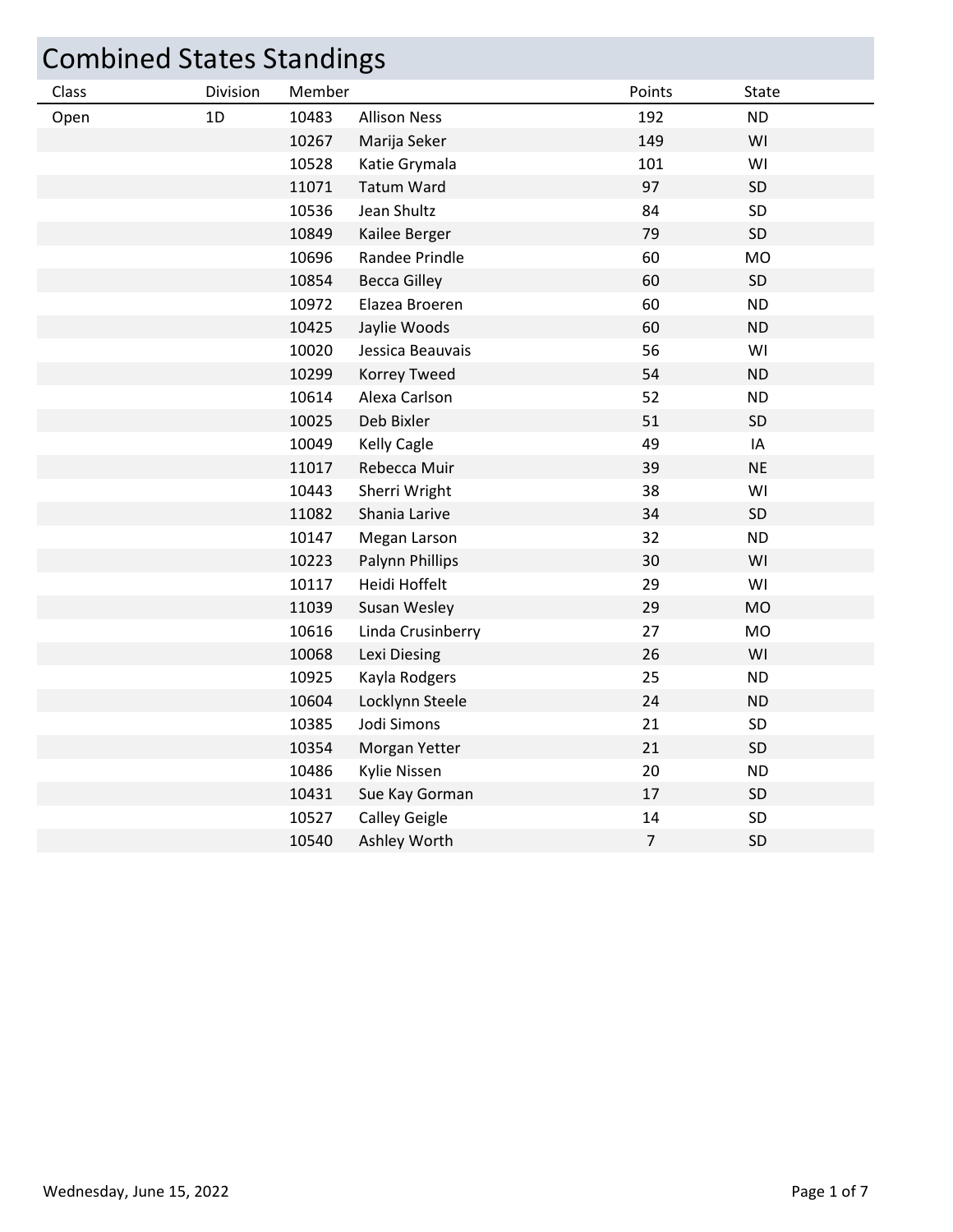| Class | Division | Member |                        | Points         | State     |
|-------|----------|--------|------------------------|----------------|-----------|
| Open  | 2D       | 10656  | <b>Danielle Parks</b>  | 136            | <b>MO</b> |
|       |          | 10443  | Sherri Wright          | 129            | WI        |
|       |          | 10049  | <b>Kelly Cagle</b>     | 129            | IA        |
|       |          | 10614  | Alexa Carlson          | 115            | <b>ND</b> |
|       |          | 10604  | Locklynn Steele        | 82             | <b>ND</b> |
|       |          | 10536  | Jean Shultz            | 79             | SD        |
|       |          | 10020  | Jessica Beauvais       | 79             | WI        |
|       |          | 10483  | <b>Allison Ness</b>    | 72             | <b>ND</b> |
|       |          | 10431  | Sue Kay Gorman         | 70             | SD        |
|       |          | 10854  | <b>Becca Gilley</b>    | 67             | SD        |
|       |          | 10380  | Courtney Reisdorf      | 64             | <b>ND</b> |
|       |          | 10423  | Tara Hansen            | 59             | <b>ND</b> |
|       |          | 10299  | Korrey Tweed           | 58             | <b>ND</b> |
|       |          | 11087  | Jenny Barnes           | 56             | <b>ND</b> |
|       |          | 10578  | Dianna Hersch          | 55             | <b>ND</b> |
|       |          | 10528  | Katie Grymala          | 54             | WI        |
|       |          | 10039  | <b>Brittany Brandt</b> | 54             | <b>ND</b> |
|       |          | 10732  | <b>Ashley Gentry</b>   | 53             | <b>MO</b> |
|       |          | 10068  | Lexi Diesing           | 53             | WI        |
|       |          | 10696  | Randee Prindle         | 52             | <b>MO</b> |
|       |          | 10877  | Lynn Miller            | 50             | SD        |
|       |          | 10486  | Kylie Nissen           | 49             | <b>ND</b> |
|       |          | 10616  | Linda Crusinberry      | 49             | <b>MO</b> |
|       |          | 10250  | Sidney Schonhoff       | 45             | ND        |
|       |          | 11040  | Chloee Abeln           | 38             | IA        |
|       |          | 10256  | Janell Schulner        | 34             | WI        |
|       |          | 11017  | Rebecca Muir           | 30             | <b>NE</b> |
|       |          | 10879  | Debra Hove             | 30             | SD        |
|       |          | 10925  | Kayla Rodgers          | 29             | <b>ND</b> |
|       |          | 10385  | Jodi Simons            | 29             | SD        |
|       |          | 11039  | Susan Wesley           | 28             | <b>MO</b> |
|       |          | 10135  | Val Kamen              | 28             | SD        |
|       |          | 10025  | Deb Bixler             | 27             | SD        |
|       |          | 10744  | Callie Willie          | 27             | WI        |
|       |          | 10322  | Jennifer Wippler       | 26             | <b>ND</b> |
|       |          | 11085  | Fran McCoy             | 26             | SD        |
|       |          | 10671  | John Weir              | 23             | WI        |
|       |          | 10439  | Shawna Letcher         | 22             | SD        |
|       |          | 10527  | <b>Calley Geigle</b>   | 21             | SD        |
|       |          | 10826  | Vicki Fogerty          | 20             | SD        |
|       |          | 11073  | Carmen Cain            | 19             | <b>ND</b> |
|       |          | 11072  | Lexy Boldon            | 15             | <b>NE</b> |
|       |          | 10147  | Megan Larson           | 15             | <b>ND</b> |
|       |          | 10213  | Jena O'Connor          | 14             | SD        |
|       |          | 10692  | <b>Emily Mortensen</b> | 11             | <b>MO</b> |
|       |          | 10815  | Lily Wehmer            | 11             | <b>MO</b> |
|       |          | 10870  | Shaylee Carpenter      | $\overline{2}$ | <b>ND</b> |
|       |          |        |                        |                |           |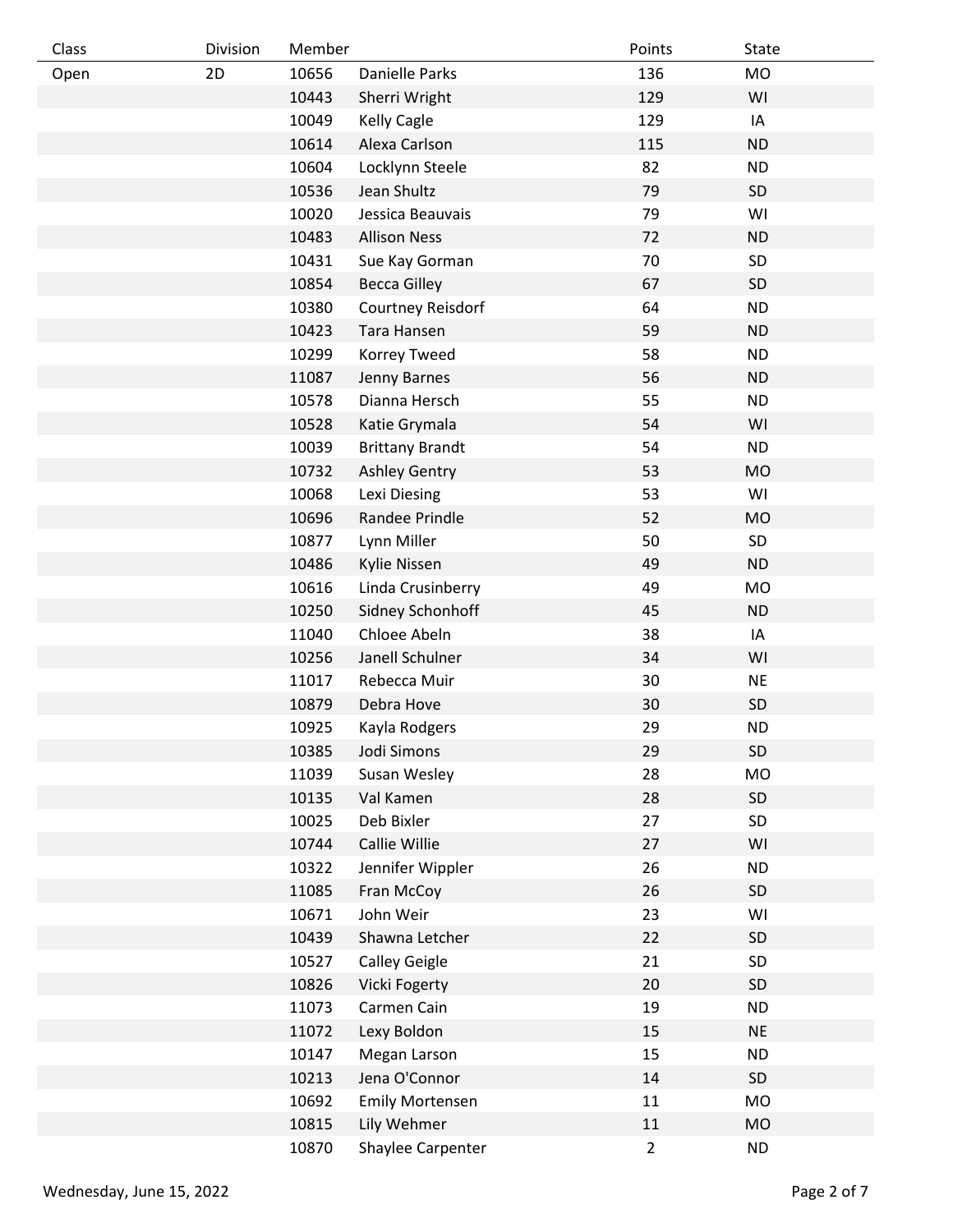| Class | Division | Member |                        | Points    | State     |
|-------|----------|--------|------------------------|-----------|-----------|
| Open  | 2D       | 10976  | Tasha Gruhot           | $\pmb{0}$ | IA        |
| Open  | 3D       | 10578  | Dianna Hersch          | 284       | <b>ND</b> |
|       |          | 10423  | Tara Hansen            | 229       | <b>ND</b> |
|       |          | 10020  | Jessica Beauvais       | 140       | WI        |
|       |          | 10666  | James Sullivan         | 130       | IL        |
|       |          | 10671  | John Weir              | 117       | WI        |
|       |          | 10414  | Alyssa Sauvageau       | 109       | <b>ND</b> |
|       |          | 10925  | Kayla Rodgers          | 96        | <b>ND</b> |
|       |          | 10485  | Kamryn Nissen          | 90        | <b>ND</b> |
|       |          | 10826  | Vicki Fogerty          | 75        | SD        |
|       |          | 10692  | <b>Emily Mortensen</b> | 67        | <b>MO</b> |
|       |          | 11036  | <b>Allison Moore</b>   | 67        | SD        |
|       |          | 10380  | Courtney Reisdorf      | 60        | <b>ND</b> |
|       |          | 10250  | Sidney Schonhoff       | 56        | <b>ND</b> |
|       |          | 10604  | Locklynn Steele        | 55        | <b>ND</b> |
|       |          | 10155  | Meghan Lorton          | 51        | <b>ND</b> |
|       |          | 10732  | <b>Ashley Gentry</b>   | 50        | <b>MO</b> |
|       |          | 11095  | Lindsey Williams       | 50        | <b>ND</b> |
|       |          | 10295  | Sarah Tiry             | 49        | WI        |
|       |          | 10294  | Zach Tiry              | 49        | WI        |
|       |          | 11015  | Lacey Gorder           | 49        | SD        |
|       |          | 10849  | Kailee Berger          | 47        | SD        |
|       |          | 10684  | Rebecca Hawkes         | 46        | <b>MO</b> |
|       |          | 10854  | <b>Becca Gilley</b>    | 44        | SD        |
|       |          | 11082  | Shania Larive          | 38        | SD        |
|       |          | 11084  | Paula McCollam         | 34        | SD        |
|       |          | 11067  | Chelsey Sheridan       | 34        | SD        |
|       |          | 10354  | Morgan Yetter          | 33        | SD        |
|       |          | 11073  | Carmen Cain            | 30        | <b>ND</b> |
|       |          | 11001  | Annaliese Howell       | 30        | SD        |
|       |          | 10039  | <b>Brittany Brandt</b> | 29        | <b>ND</b> |
|       |          | 10967  | Alysa Austreng         | 28        | WI        |
|       |          | 11037  | Jenn Van Booven        | 27        | <b>MO</b> |
|       |          | 10213  | Jena O'Connor          | 27        | SD        |
|       |          | 10972  | Elazea Broeren         | 27        | <b>ND</b> |
|       |          | 11040  | Chloee Abeln           | 24        | IA        |
|       |          | 10322  | Jennifer Wippler       | 23        | <b>ND</b> |
|       |          | 10559  | Ariana Larson          | 21        | WI        |
|       |          | 10744  | Callie Willie          | 18        | WI        |
|       |          | 11072  | Lexy Boldon            | 17        | <b>NE</b> |
|       |          | 10431  | Sue Kay Gorman         | 17        | SD        |
|       |          | 10656  | Danielle Parks         | 13        | MO        |
|       |          | 10976  | Tasha Gruhot           | 12        | IA        |
|       |          | 10256  | Janell Schulner        | 11        | WI        |
|       |          | 10439  | Shawna Letcher         | $\bf 8$   | SD        |
|       |          | 10267  | Marija Seker           | 5         | WI        |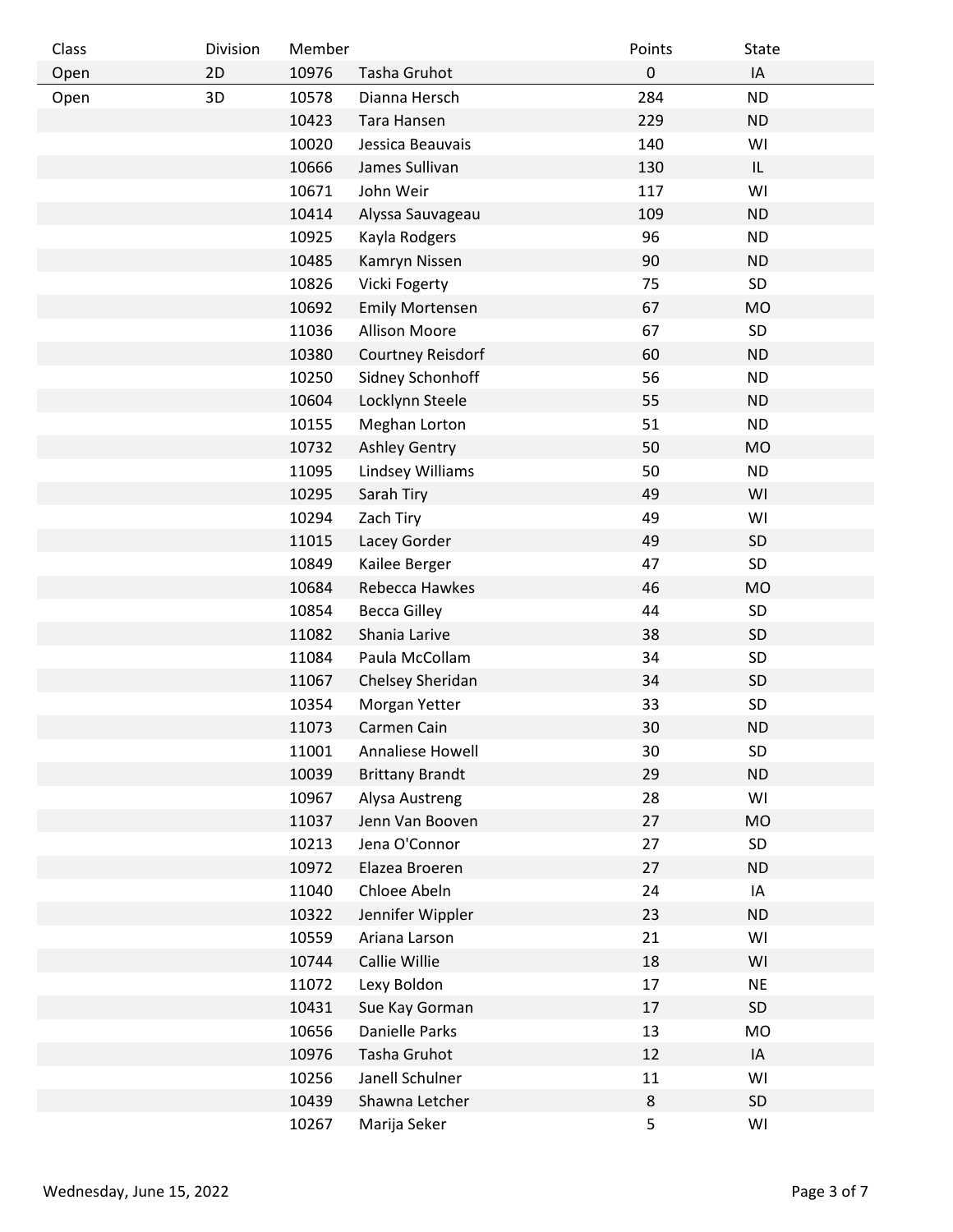| Class | Division | Member |                        | Points           | <b>State</b> |
|-------|----------|--------|------------------------|------------------|--------------|
| Open  | 4D       | 10578  | Dianna Hersch          | 168              | <b>ND</b>    |
|       |          | 10666  | James Sullivan         | 133              | IL           |
|       |          | 11027  | Aly Anderson           | 84               | WI           |
|       |          | 10815  | Lily Wehmer            | 72               | <b>MO</b>    |
|       |          | 11084  | Paula McCollam         | 66               | SD           |
|       |          | 10567  | Sheri Weight           | 60               | <b>ND</b>    |
|       |          | 10156  | Deena Lorton           | 58               | <b>ND</b>    |
|       |          | 11078  | Morgan Frein           | 55               | <b>NE</b>    |
|       |          | 10692  | <b>Emily Mortensen</b> | 53               | <b>MO</b>    |
|       |          | 11067  | Chelsey Sheridan       | 52               | SD           |
|       |          | 10294  | Zach Tiry              | 47               | WI           |
|       |          | 10295  | Sarah Tiry             | 47               | WI           |
|       |          | 10684  | Rebecca Hawkes         | 46               | <b>MO</b>    |
|       |          | 10894  | Angela Burwell         | 46               | <b>ND</b>    |
|       |          | 10667  | Kaylie Thomas          | 39               | WI           |
|       |          | 10841  | Jenn Zeller            | 37               | SD           |
|       |          | 10870  | Shaylee Carpenter      | 30               | <b>ND</b>    |
|       |          | 11082  | Shania Larive          | 30               | SD           |
|       |          | 10732  | Ashley Gentry          | 29               | <b>MO</b>    |
|       |          | 10967  | Alysa Austreng         | 27               | WI           |
|       |          | 10155  | Meghan Lorton          | 26               | <b>ND</b>    |
|       |          | 10826  | Vicki Fogerty          | 25               | SD           |
|       |          | 10414  | Alyssa Sauvageau       | 21               | <b>ND</b>    |
|       |          | 10485  | Kamryn Nissen          | 21               | <b>ND</b>    |
|       |          | 10105  | Mackenzie Haas         | 19               | WI           |
|       |          | 10744  | Callie Willie          | 19               | WI           |
|       |          | 10604  | Locklynn Steele        | 18               | <b>ND</b>    |
|       |          | 10068  | Lexi Diesing           | 17               | WI           |
|       |          | 10380  | Courtney Reisdorf      | 16               | <b>ND</b>    |
|       |          | 10257  | Alexis Schulner        | 14               | WI           |
|       |          | 10267  | Marija Seker           | 9                | WI           |
|       |          | 10645  | Lily Kwako             | $\boldsymbol{9}$ | WI           |
|       |          | 10483  | <b>Allison Ness</b>    | $\pmb{0}$        | <b>ND</b>    |
|       |          | 10559  | Ariana Larson          | $\pmb{0}$        | WI           |
|       |          | 10753  | Karlie Proesch         | $\pmb{0}$        | IA           |
|       |          | 10223  | Palynn Phillips        | $\pmb{0}$        | WI           |
|       |          | 10049  | <b>Kelly Cagle</b>     | $\pmb{0}$        | IA           |
|       |          | 10972  | Elazea Broeren         | $\pmb{0}$        | <b>ND</b>    |
|       |          | 10039  | <b>Brittany Brandt</b> | $\pmb{0}$        | <b>ND</b>    |
|       |          | 10215  | <b>Bethany Oland</b>   | $\pmb{0}$        | SD           |
|       |          | 11040  | Chloee Abeln           | $\pmb{0}$        | IA           |
|       |          | 10486  | Kylie Nissen           | $\pmb{0}$        | <b>ND</b>    |
|       |          | 10528  | Katie Grymala          | $\pmb{0}$        | WI           |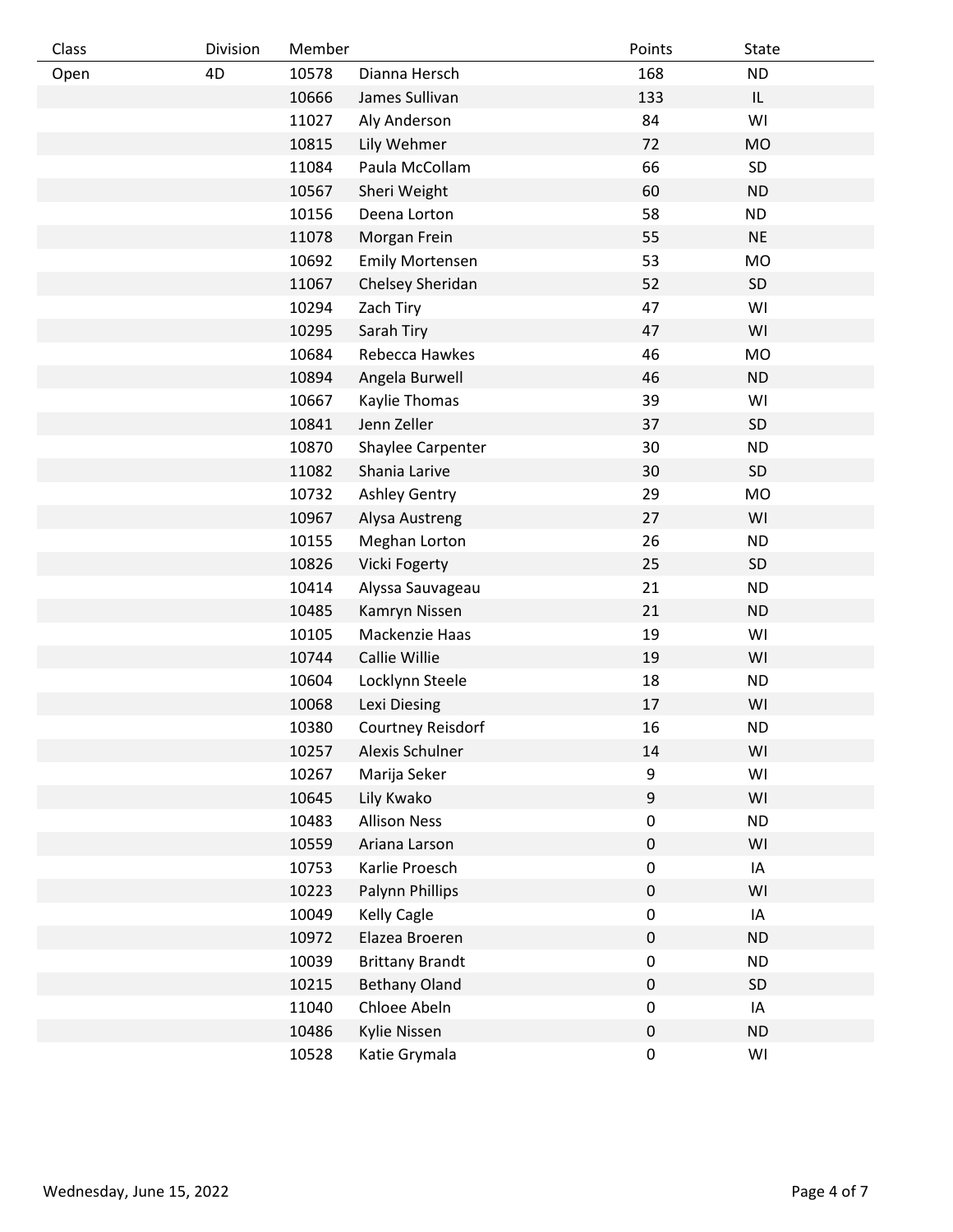| Class   | Division | Member |                       | Points | <b>State</b> |
|---------|----------|--------|-----------------------|--------|--------------|
| Pee Wee | 1D       | 11010  | <b>Hailey Prince</b>  | 119    | <b>MO</b>    |
|         |          | 10570  | Maci Moody            | 55     | WI           |
|         |          | 10772  | Ava Perry             | 23     | <b>MO</b>    |
| Pee Wee | 2D       | 10570  | Maci Moody            | 86     | WI           |
| Pee Wee | 3D       | 10417  | <b>Bristol Barnes</b> | 47     | <b>ND</b>    |
|         |          | 10570  | Maci Moody            | 30     | WI           |
|         |          | 11018  | Suzy Muir             | 29     | <b>NE</b>    |
|         |          |        |                       |        |              |
| Senior  | 1D       | 10578  | Dianna Hersch         | 260    | <b>ND</b>    |
|         |          | 10616  | Linda Crusinberry     | 115    | <b>MO</b>    |
|         |          | 10536  | Jean Shultz           | 101    | SD           |
|         |          | 10943  | Amy Wheeler           | 86     | WI           |
|         |          | 11039  | Susan Wesley          | 59     | <b>MO</b>    |
|         |          | 11085  | Fran McCoy            | 49     | SD           |
|         |          | 10429  | Kathleen Carlson      | 39     | SD           |
|         |          | 10049  | <b>Kelly Cagle</b>    | 30     | IA           |
|         |          | 10879  | Debra Hove            | 30     | SD           |
|         |          | 10025  | Deb Bixler            | 28     | SD           |
|         |          | 10666  | James Sullivan        | 27     | L            |
|         |          | 11080  | Cindy Jons            | 15     | SD           |
|         |          | 10439  | Shawna Letcher        | 14     | SD           |
|         |          | 10826  | Vicki Fogerty         | 12     | SD           |
| Senior  | 2D       | 10429  | Kathleen Carlson      | 85     | SD           |
|         |          | 10826  | <b>Vicki Fogerty</b>  | 81     | SD           |
|         |          | 10049  | <b>Kelly Cagle</b>    | 67     | IA           |
|         |          | 10666  | James Sullivan        | 58     | IL           |
|         |          | 10443  | Sherri Wright         | 49     | WI           |
|         |          | 10578  | Dianna Hersch         | 30     | <b>ND</b>    |
|         |          | 10943  | Amy Wheeler           | 29     | WI           |
|         |          | 10135  | Val Kamen             | 28     | SD           |
|         |          | 11080  | Cindy Jons            | 27     | SD           |
|         |          | 10439  | Shawna Letcher        | 26     | SD           |
|         |          | 10616  | Linda Crusinberry     | 23     | MO           |
|         |          | 10877  | Lynn Miller           | 21     | SD           |
|         |          | 11076  | Cheryl Evans          | 14     | SD           |
|         |          | 10433  | Lorie Johnston        | 12     | SD           |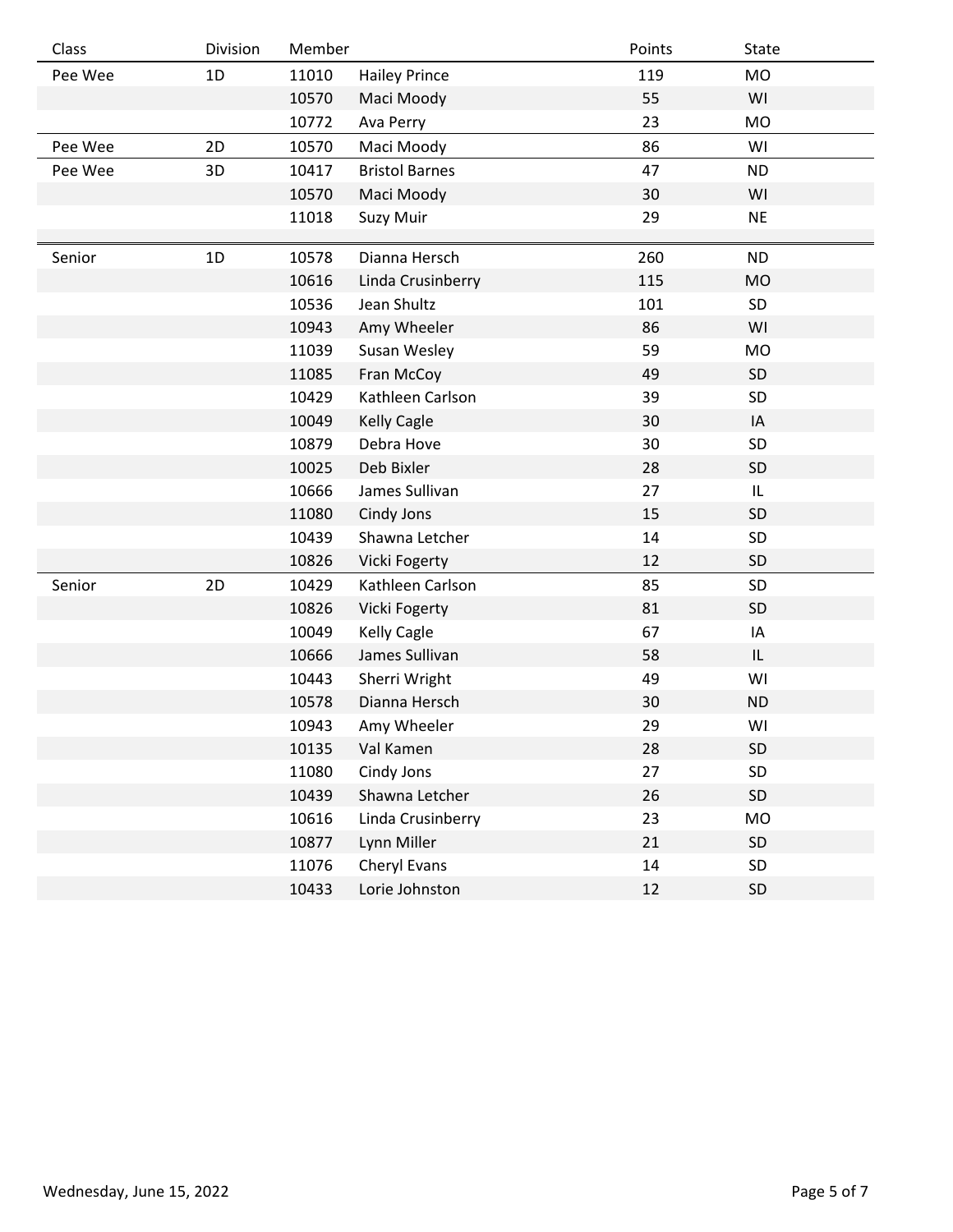| Class | Division | Member |                        | Points | State     |
|-------|----------|--------|------------------------|--------|-----------|
| Youth | 1D       | 10614  | Alexa Carlson          | 177    | <b>ND</b> |
|       |          | 10204  | Hope Neuman            | 136    | WI        |
|       |          | 10165  | Kyndra Mannel          | 111    | WI        |
|       |          | 10604  | Locklynn Steele        | 111    | <b>ND</b> |
|       |          | 11040  | Chloee Abeln           | 76     | IA        |
|       |          | 10693  | Raeden Mortensen       | 72     | <b>MO</b> |
|       |          | 10203  | Naomi Neuman           | 66     | WI        |
|       |          | 10456  | Hadley Abentroth       | 60     | <b>ND</b> |
|       |          | 11070  | Paige Twitchell        | 47     | MT        |
|       |          | 11016  | <b>Bella Muir</b>      | 45     | <b>NE</b> |
|       |          | 10147  | Megan Larson           | 42     | <b>ND</b> |
|       |          | 10485  | Kamryn Nissen          | 36     | ND        |
|       |          | 10259  | Maezee Schulner        | 30     | WI        |
|       |          | 10944  | Rein Wheeler           | 30     | WI        |
|       |          | 11065  | Kaysen Scott           | 27     | <b>WY</b> |
|       |          | 11059  | Laramie Nutter         | 26     | SD        |
|       |          | 10815  | Lily Wehmer            | 23     | <b>MO</b> |
| Youth | 2D       | 10758  | <b>Indiera Connors</b> | 123    | WI        |
|       |          | 11040  | Chloee Abeln           | 84     | IA        |
|       |          | 10458  | Willow Abentroth       | 83     | <b>ND</b> |
|       |          | 10568  | Kierra Weight          | 83     | <b>ND</b> |
|       |          | 10997  | Kaylee Hahn            | 77     | <b>MO</b> |
|       |          | 10604  | Locklynn Steele        | 60     | <b>ND</b> |
|       |          | 10203  | Naomi Neuman           | 60     | WI        |
|       |          | 10485  | Kamryn Nissen          | 56     | <b>ND</b> |
|       |          | 11027  | Aly Anderson           | 56     | WI        |
|       |          | 10614  | Alexa Carlson          | 53     | ND        |
|       |          | 10837  | Maggie Tutor           | 30     | WI        |
|       |          | 11065  | Kaysen Scott           | 28     | <b>WY</b> |
|       |          | 11026  | Sydney Stiarwalt       | 26     | <b>MO</b> |
|       |          | 10693  | Raeden Mortensen       | 26     | <b>MO</b> |
|       |          | 10815  | Lily Wehmer            | 26     | <b>MO</b> |